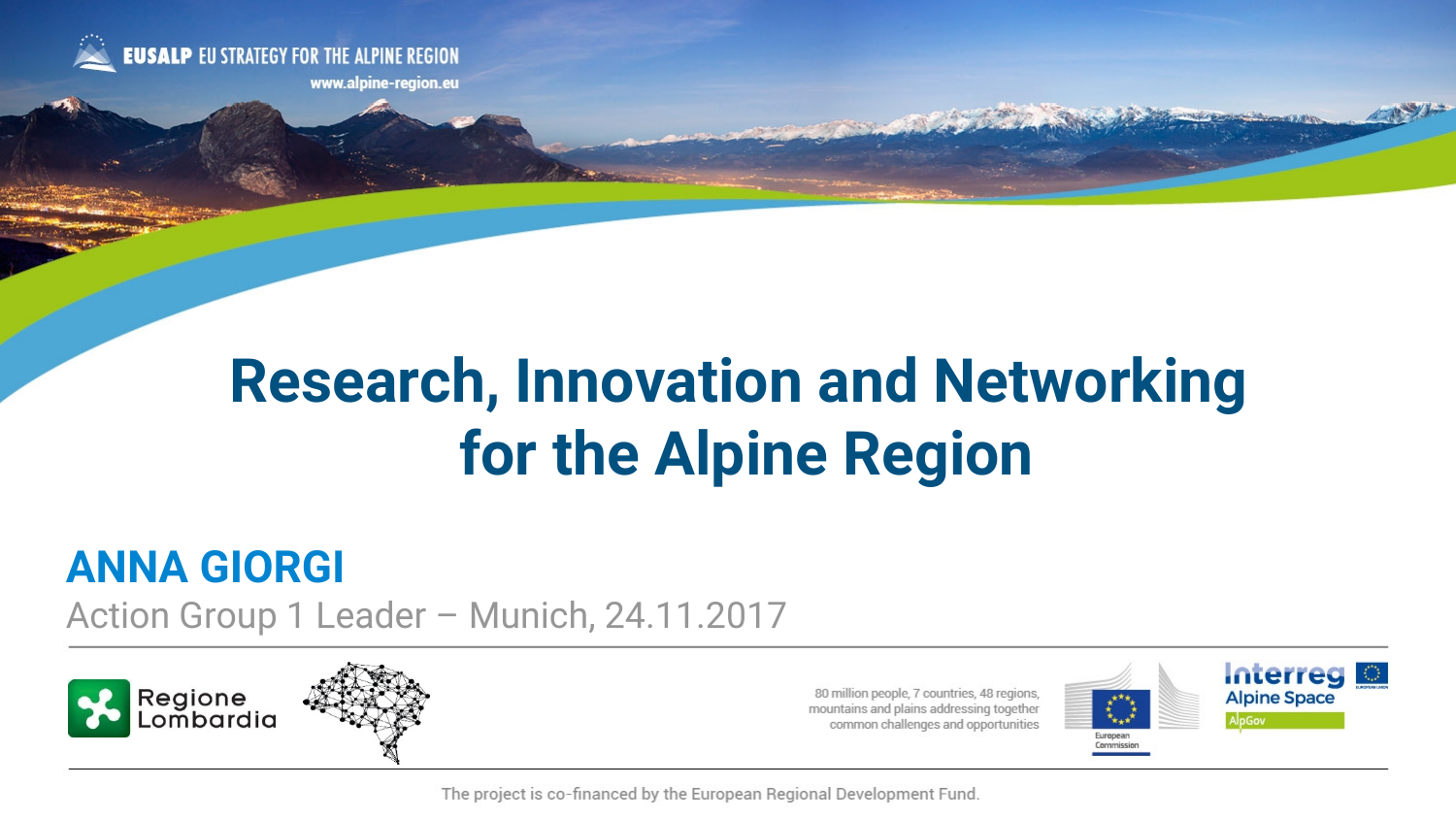

# **ACTION GROUP 1**

- Action Group Leader: Ms. Anna Giorgi (Lombardy Region)
- Members: 18 members from 6 EUSALP Countries
- Active projects: AlpGov, Re-Search Alps
- → **MISSION**: *to develop an effective Research and Innovation Ecosystem to promote networking, competitiveness, attractiveness and quality of life in the Alpine Region.*





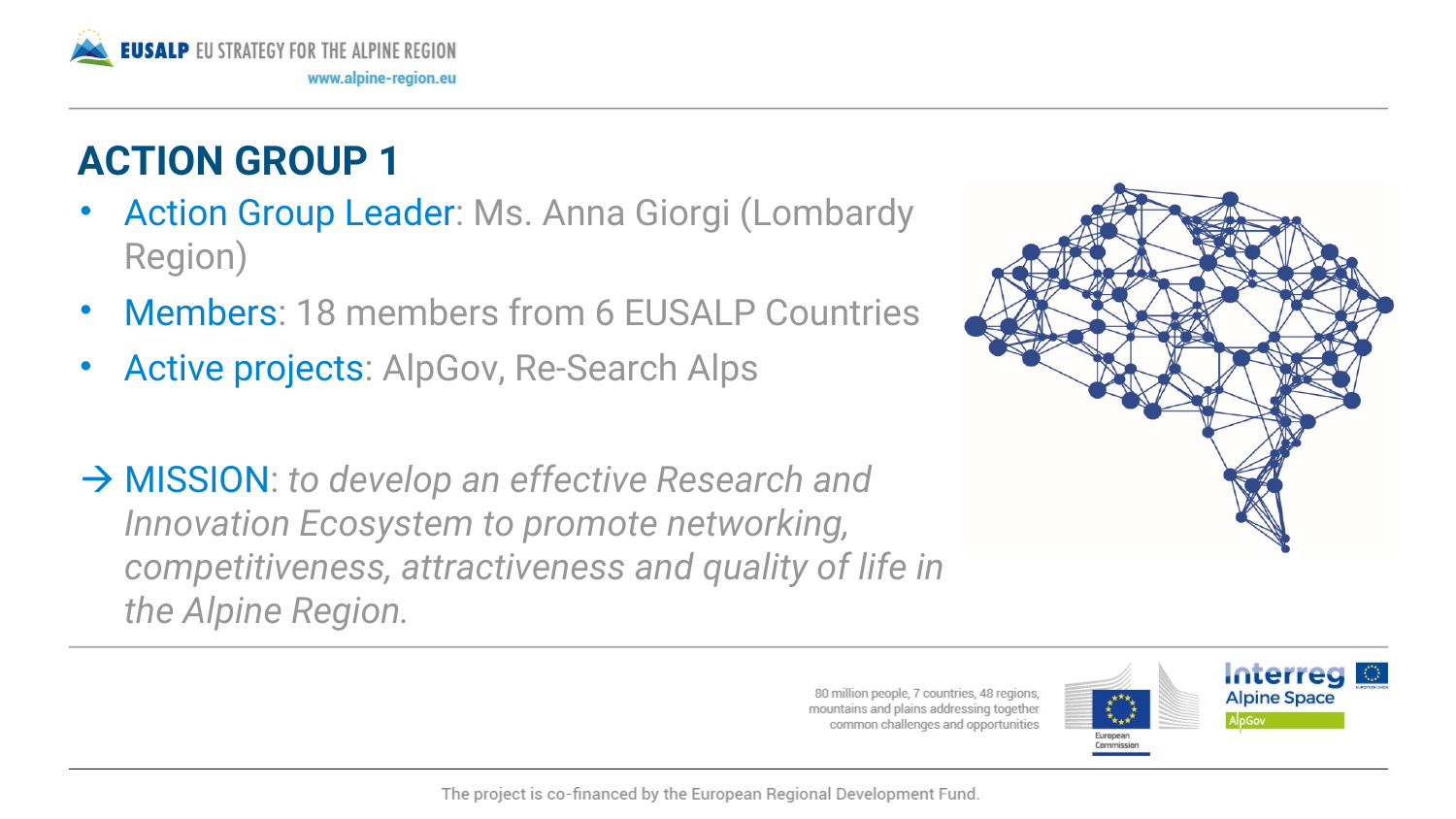

## **Operative Sub-groups**

### • AG1 subgroup 1

Objective: *To map and analyze the 3S Strategies in the innovation areas, their topics and results* 

## • AG1 subgroup 2

Objective: *To map top level Research and Innovation Centers and clusters in the Alpine area* 

## • AG1 subgroup 3

Objective: *To map EU programs that can support EUSALP concrete actions concerning Research and Innovation* 

## • AG1 subgroup 4

Objective: *To map regional and national policies concerning Research and Innovation*

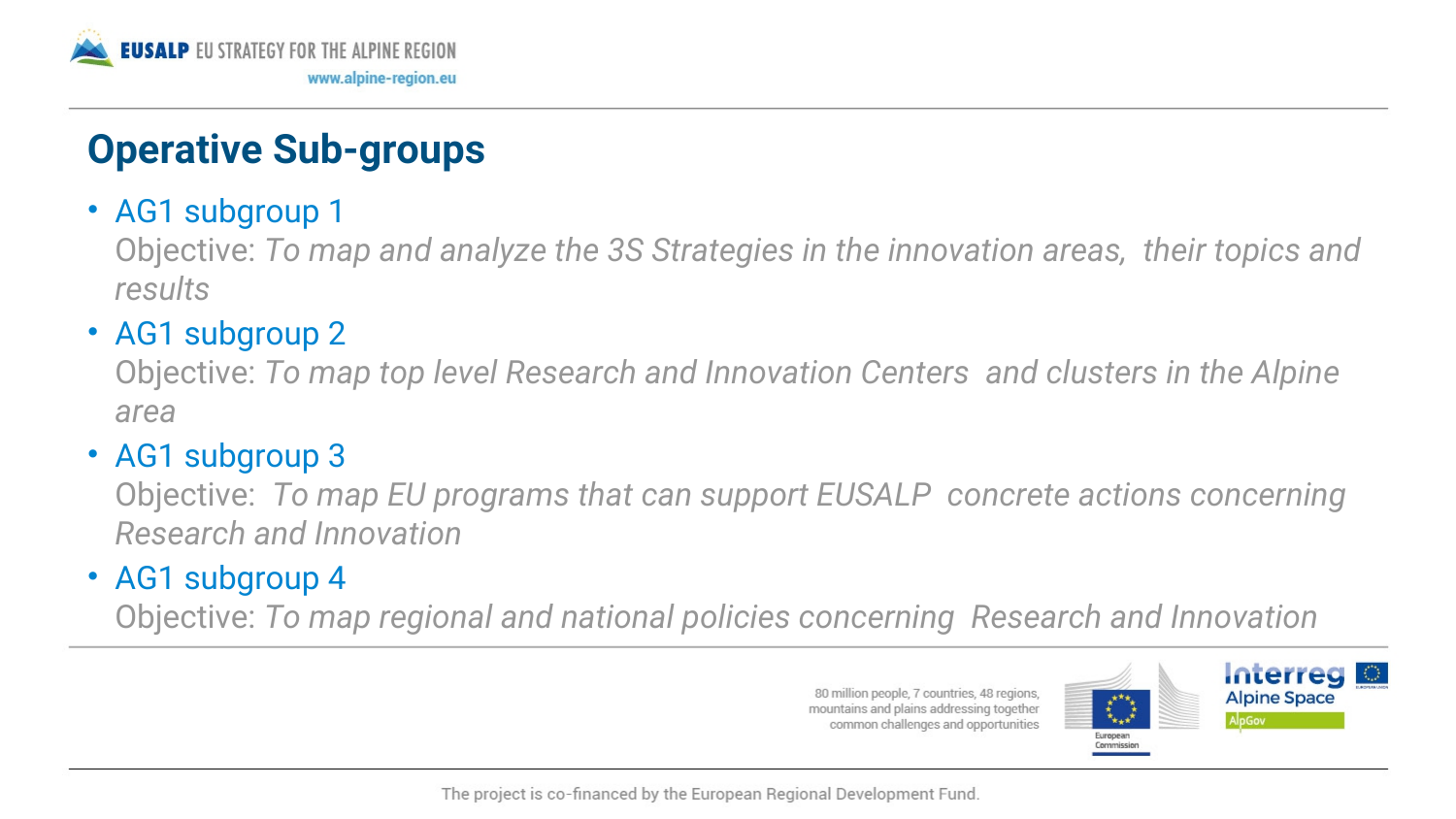

## **What we are implementing**

The EUSALP Platform of Knowledge (Pok)

The Map of R&I Centers, Labs and Clusters working in **R&I** 

The Map of regional and national policies related to **R&I** 

The Map of EU, national and regional funding for R&I



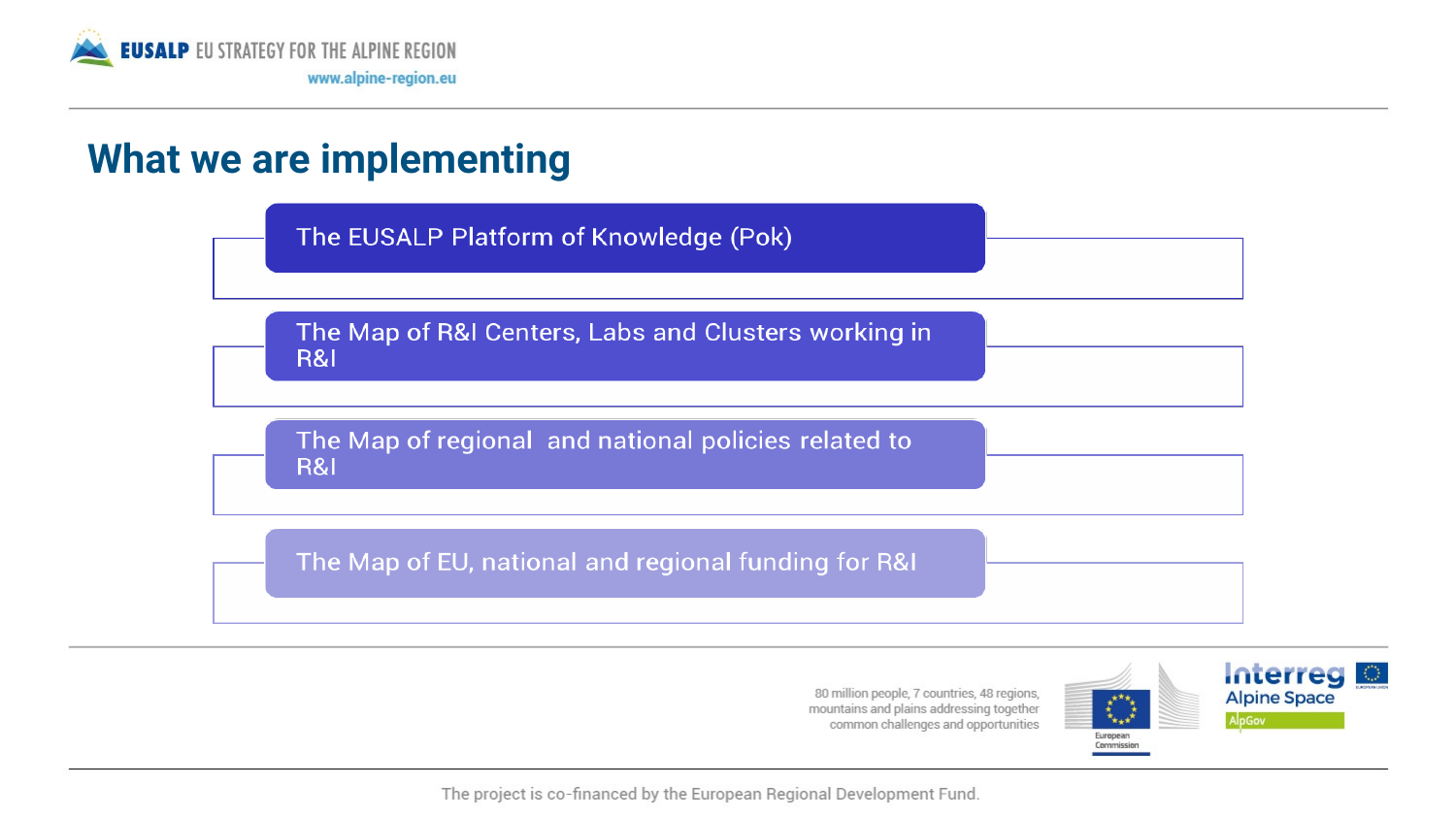

# **The EUSALP Platform of Knowledge (Pok)**

The PoK will support EUSALP Bodies and Groups, policy makers, stakeholders, researchers, and citizens by providing **a single place where stakeholders can fnd relevant data concerning the Alpine Region**.

- a **3D map**
- **F** an **urban sensing tool**
- an **eLearning platform**
- a **complete collection of information about EU, national and regional funding and policies concerning R&I**; and a **media area**



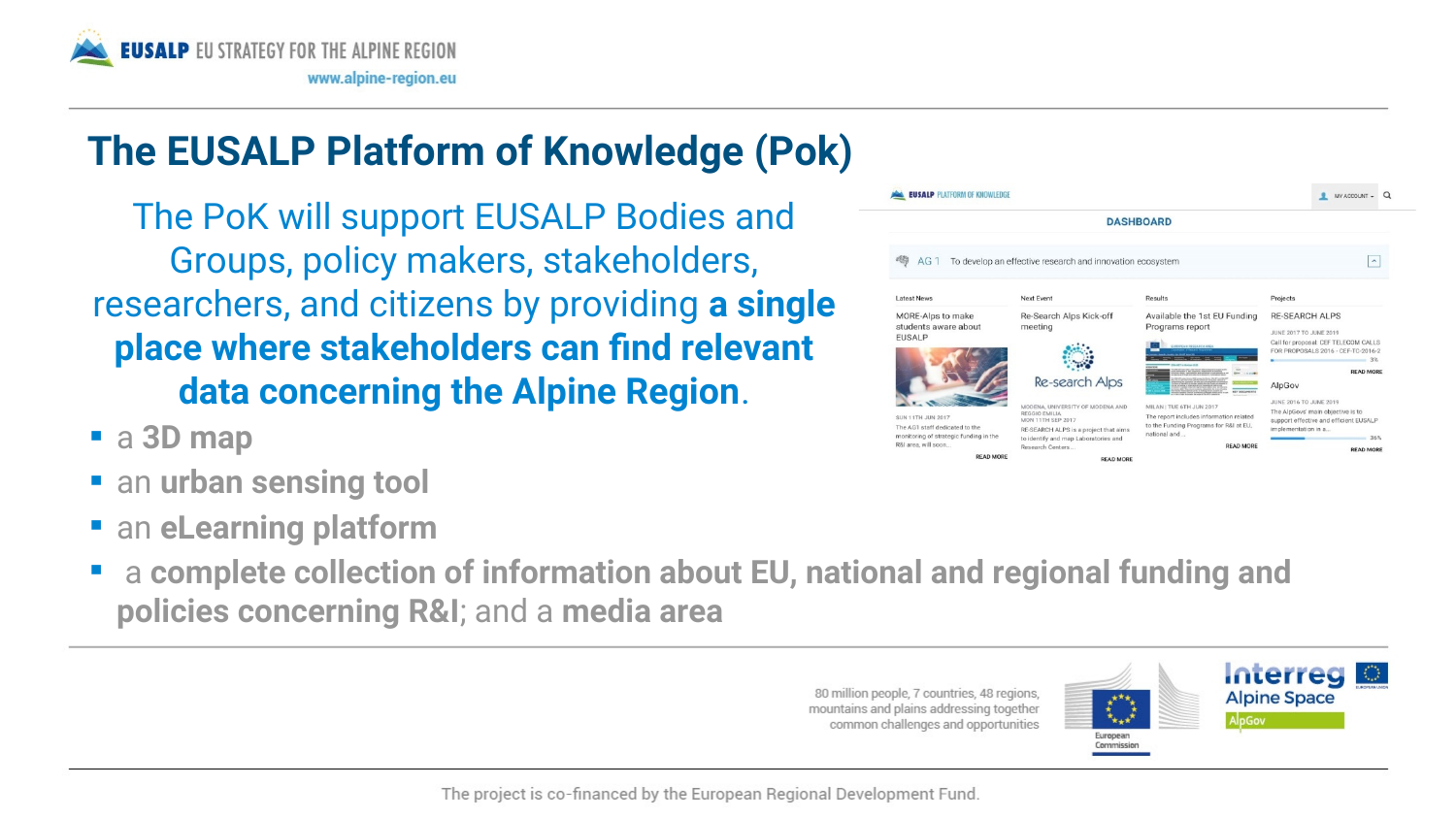

## **The Map of R&I Centers, Labs and Clusters working in R&I**

Action Group 1 is working to put together **a comprehensive knowledge database and map** of public/private Research and Innovation Centers and Labs in the Alpine Region.



- This database and map will be useful to Higher Education Institution managers, intermediaries, researchers from various felds, business professionals and policy makers.
- **The Re-Search Alps project and Action Group 1 Subgroup 2 are spearheading this activity.**

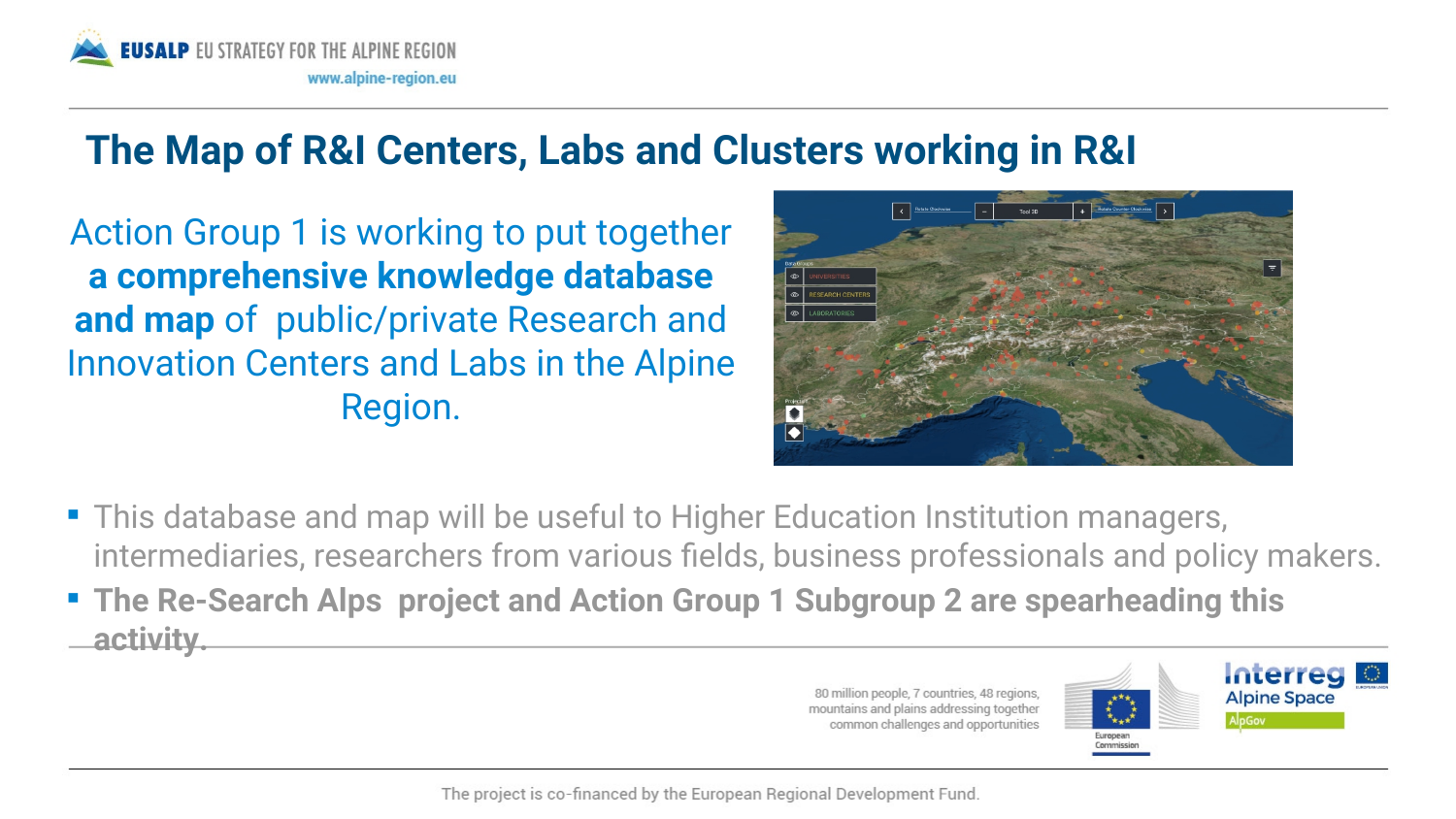

# **The Map of EU, national and regional funding for R&I**

## Action Group 1 is collecting information about all the **programs and calls for funding in the Research and Innovation** feld and publishing them in the PoK.

- **Users can browse programs and calls**
- The PoK allows viewers to identify awarded project proposals and to view all working consortia as interactive networks in the 3D map.
- Periodic reports and infographics will be available for a comprehensive overview.
- **Example 2 Action Group 1 Subgroup 3** is leading this activity

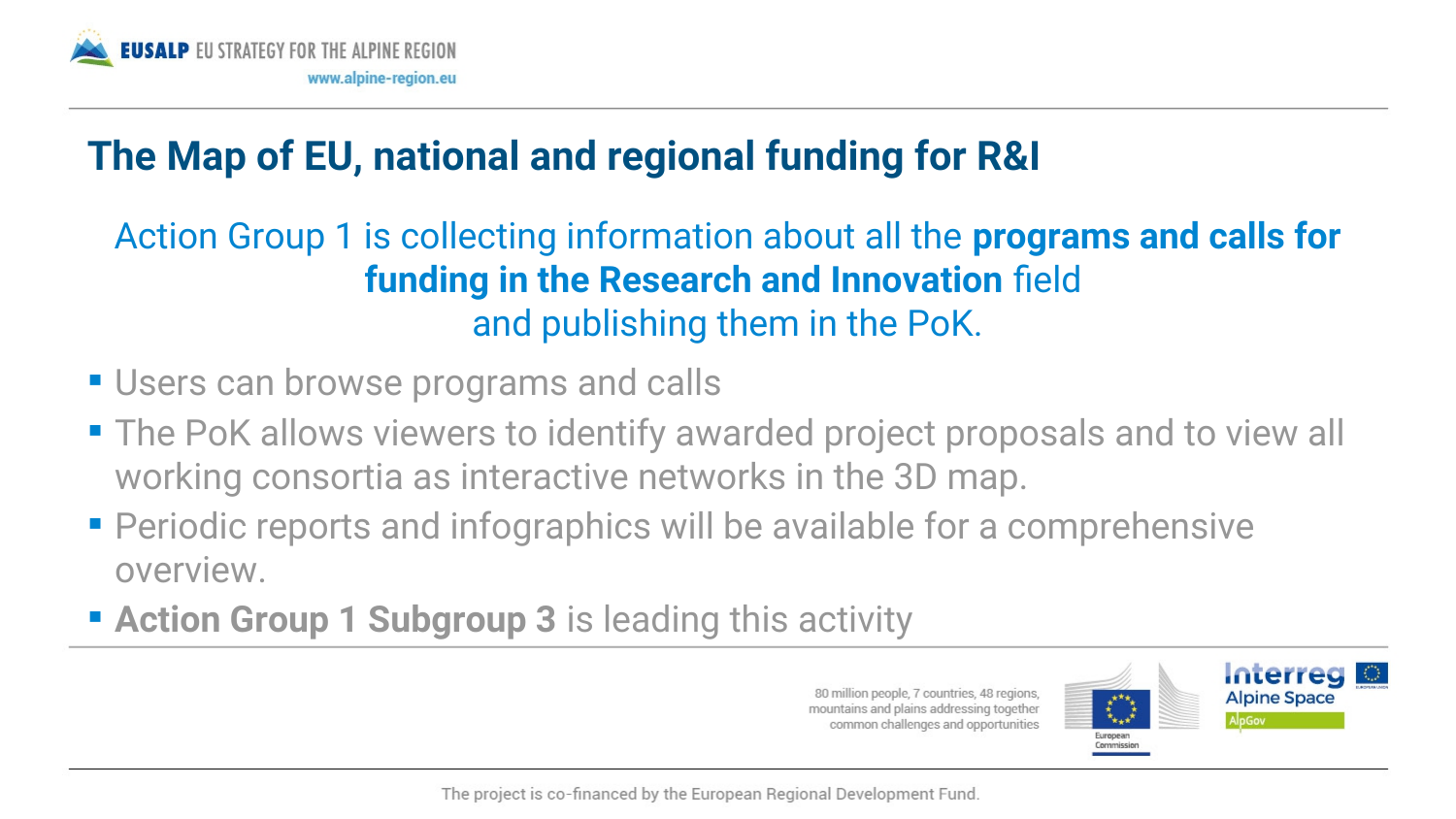

## **The Map of regional and national policies related to R&I**

Action Group 1 is working to map regional and national policies related to Research and Innovation has at its foundation the implementation and promotion of the **triple helix principle**.

- Action Group 1's activities draw on ERA, EUROPA 2020/Innovation Union and EHEA policies and focusing them on the EUSALP Territory.
- **Action Group 1 Subgroup 4** has taken the lead on this activity and is arranging a proposal for an instrument of **public-public partnerships** and the resulting **joint programming**.

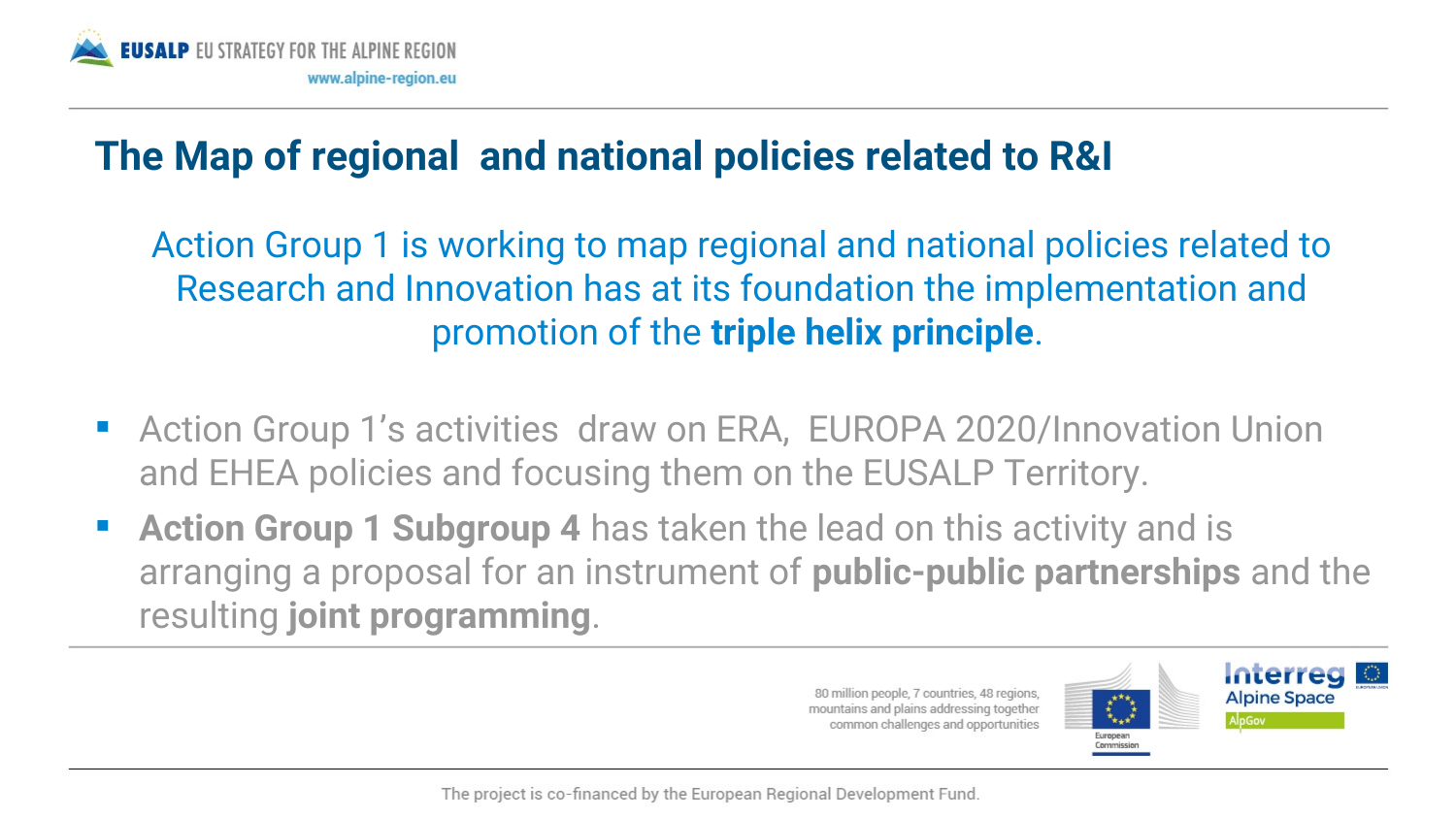

# **Topic of the Action Group 1 WORKSHOP**

**Action Group 1 members will present and discuss the projects and actions they are carrying on** to tackle its challenge. Moreover, **some best cases from ongoing Alpine Space Projects** and related to AG1 priority felds of interest will be presented.

## *Research Laboratories in the Alpine Area (RE-SEARCH ALPS)*

Emanuela Zilio, University of Milan (IT)

## *From regional policies to a macroregional policy. Preliminary results from a comparative analysis on EUSALP regions*

Margherita Russo, Ministry for Education, Research and University (IT)

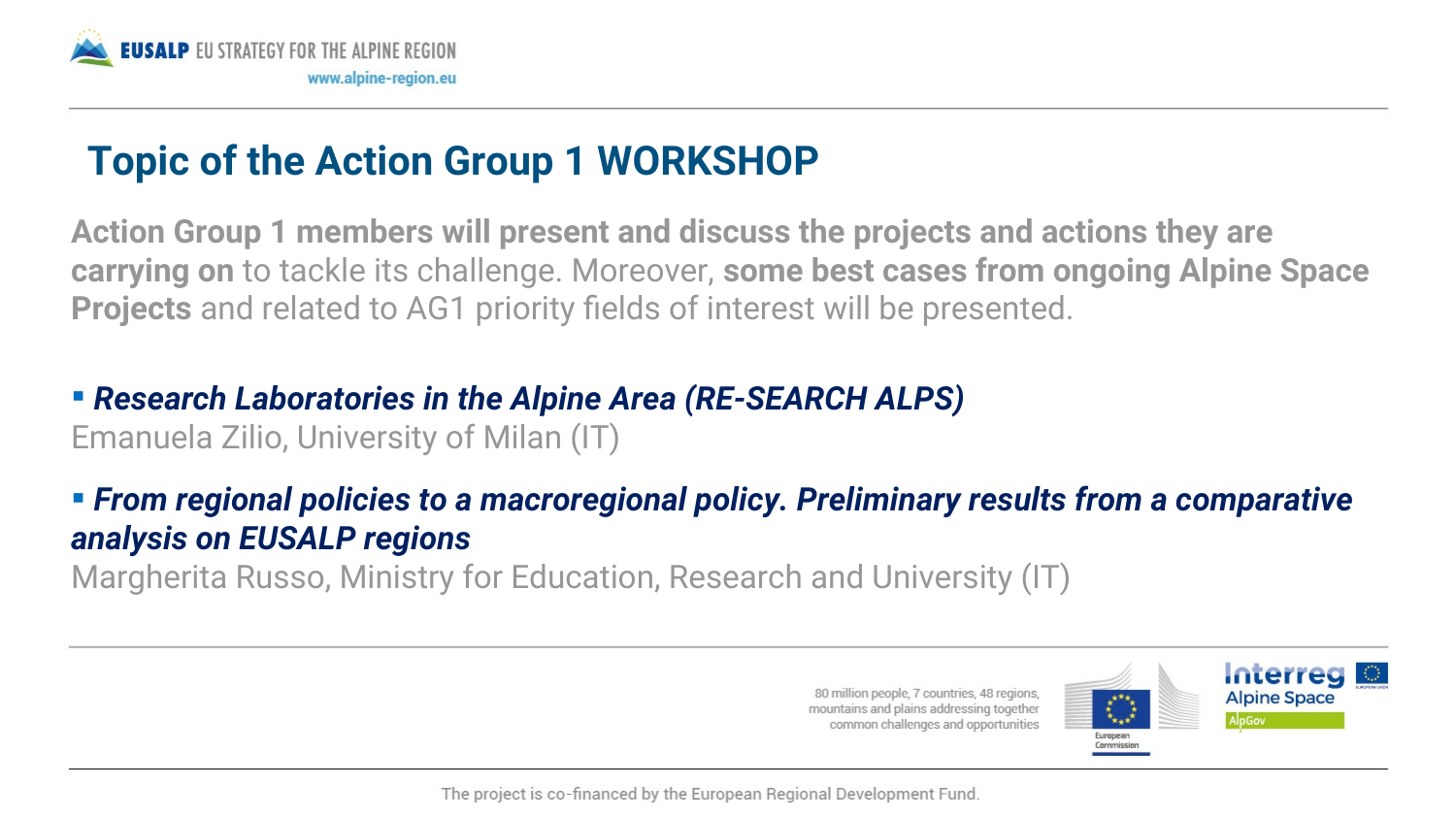

# **Topic of the Action Group 1 WORKSHOP**

- *Technical Assistance and Consultancy Service for strategic analysis and design activities under the ALP-GOV Project* Guido Piccoli, ALOT (IT)
- *The SCALE(up)ALPS project fostering the scaling up phase of start-ups in the Alpine Space*

Umberto Bondi, USI - University of Italian Switzerland (CH)

## *AlpSense: Alpine remote Sensing of climate-induced natural hazards*

Michael Krautblatter, Technische Universität München (DE); Christoph Mayer, Bayerische Akademie der Wissenschaften, Ulrich Münzer, Ludwig-Maximilians-Universität; München, Florian Siegert, 3D RealityMaps GmbH and Markus Keuschnig, Georesearch (AT)

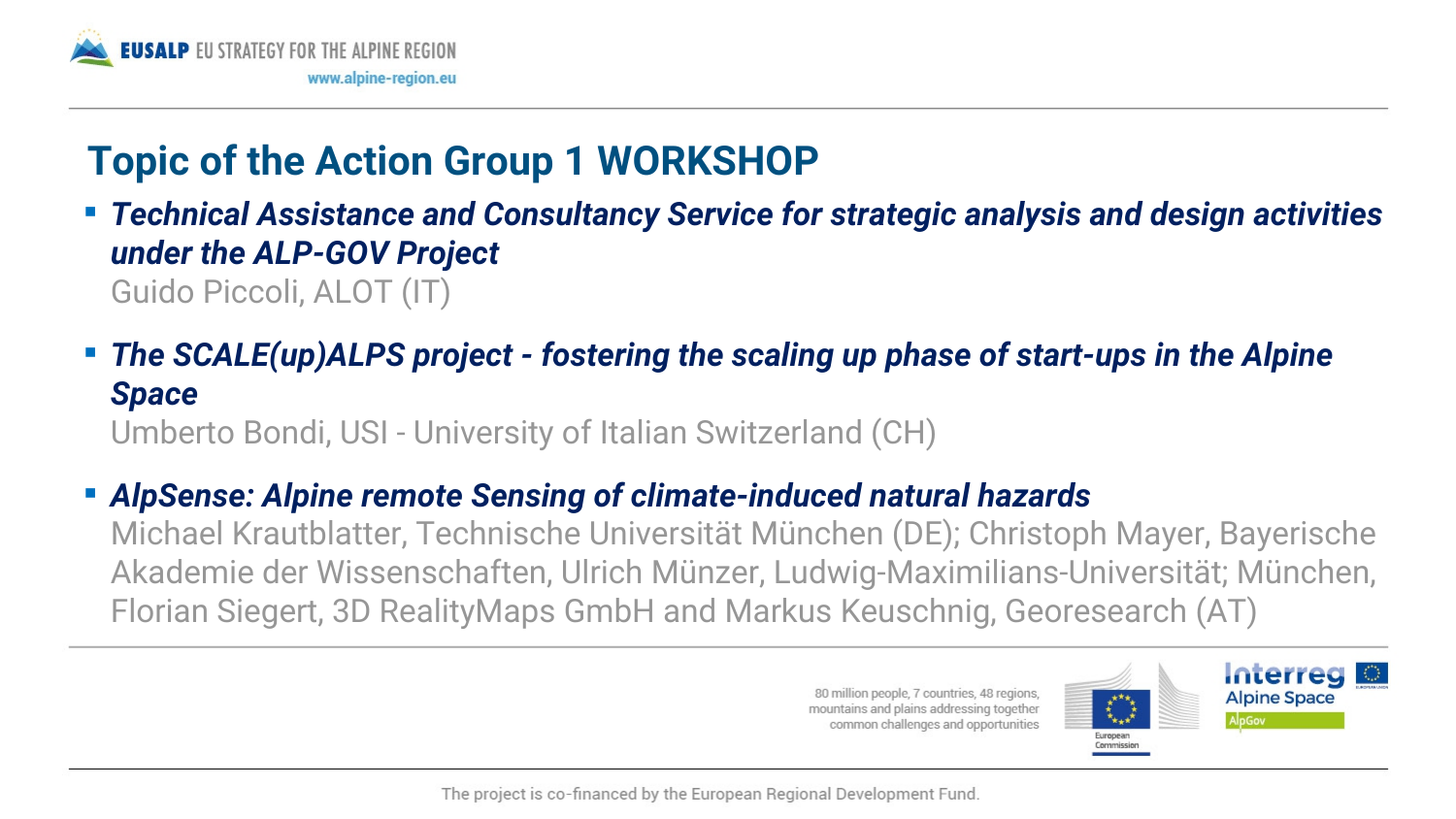

# **Topic of the Action Group 1 WORKSHOP**

#### *The ASP-Greencycle Project*

Klemen Risto Bizjak, Municipality of Maribor (SI)

### *The ASP-Links 4 Soils Project*

Dorothea Palenberg, Blue! Advancing European project (SI)

● *A good example for cross-border cooperation in science and research in the Alpine region Markus Rhomberg, International Lake Constance University IBH (DE)*